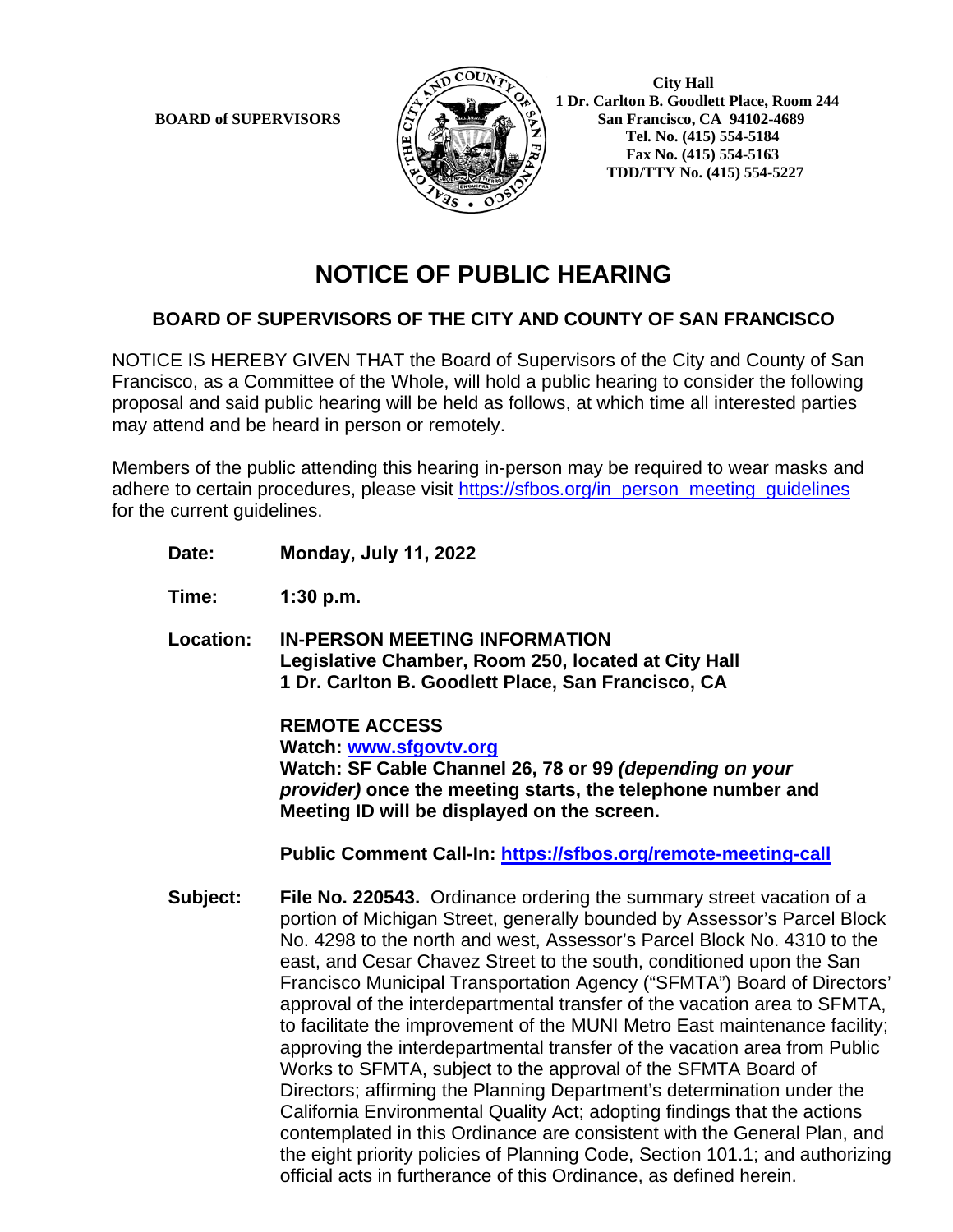In accordance with Administrative Code, Section 67.7-1, persons who are unable to attend the hearing on this matter may submit written comments prior to the time the hearing begins. These comments will be made as part of the official public record in this matter and shall be brought to the attention of the Board of Supervisors. Written comments should be addressed to Angela Calvillo, Clerk of the Board, City Hall, 1 Dr. Carlton B. Goodlett Place, Room 244, San Francisco, CA, 94102 or sent via email [\(board.of.supervisors@sfgov.org\)](mailto:board.of.supervisors@sfgov.org). Information relating to this matter is available in the Office of the Clerk of the Board or the Board of Supervisors' Legislative Research Center [\(https://sfbos.org/legislative-research-center-lrc\)](https://sfbos.org/legislative-research-center-lrc). Agenda information relating to this matter will be available for public review on Friday, July 8, 2022.

For any questions about this hearing, please contact the Land Use and Transportation Clerk:

Erica Major  $(Erica.Major@sfgov.org ~ (415) 554-4441)$  $(Erica.Major@sfgov.org ~ (415) 554-4441)$ 

*Please Note: The Department is open for business, but employees are partially working from home. Please allow 48 hours for us to return your call or email.* 

MisaSomera

Angela Calvillo Clerk of the Board of Supervisors City and County of San Francisco

em:vy:ams